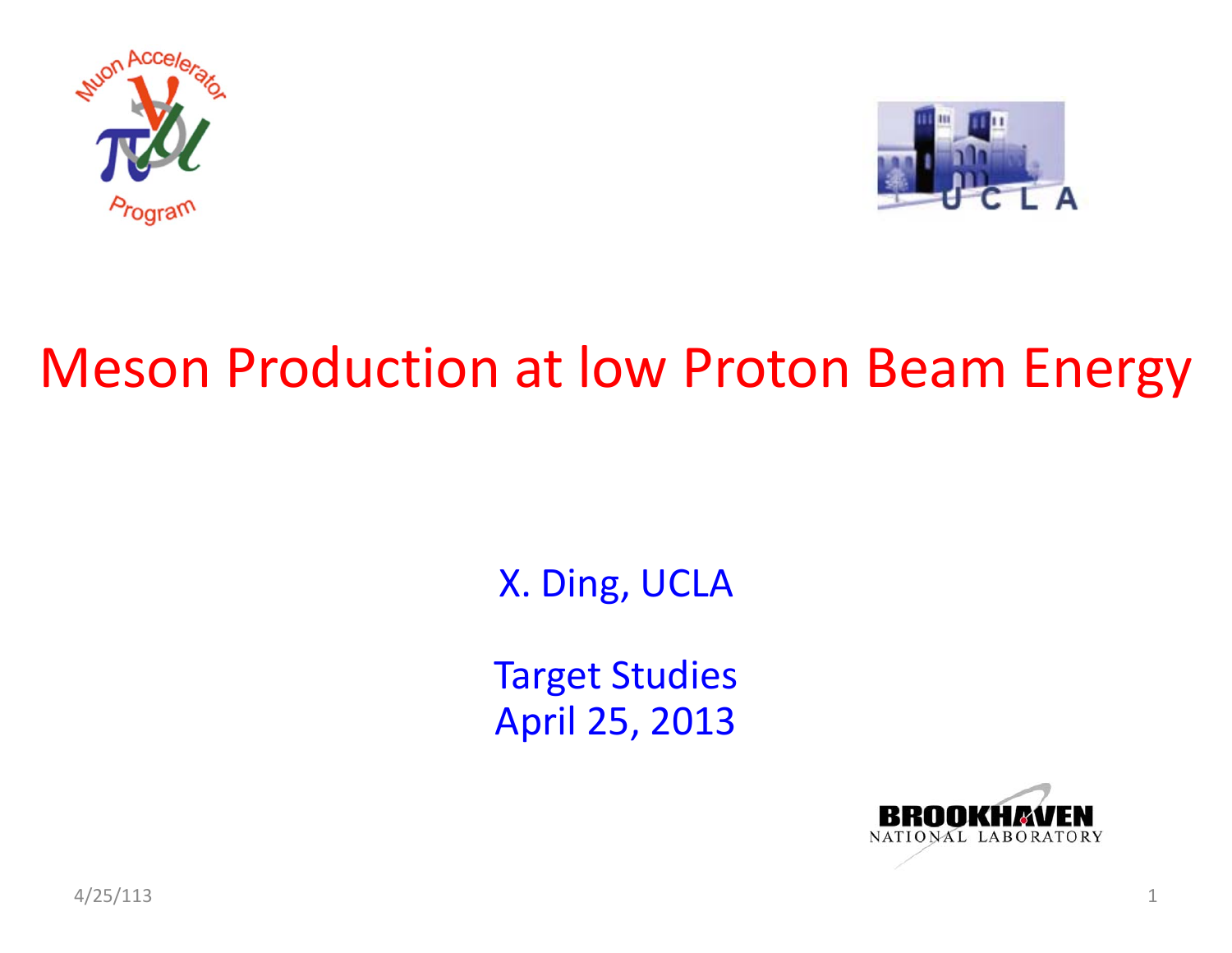## Introduction

- Recent interest in neutrino factory staging scenarios with a 3 GeV proton beam;
- Meson Production at low proton beam energy (below 4 GeV) seems higher for Ga than Hg from our previous simulation.

(1) X. Ding et al.,

http://www.hep.princeton.edu/~mcdonald/mumu/target/ipac12/MOPPC044.pdf

(2) J. Back et al.,

http://www.hep.princeton.edu/~mcdonald/examples/accel/back\_prstab\_16\_021001\_13.pdf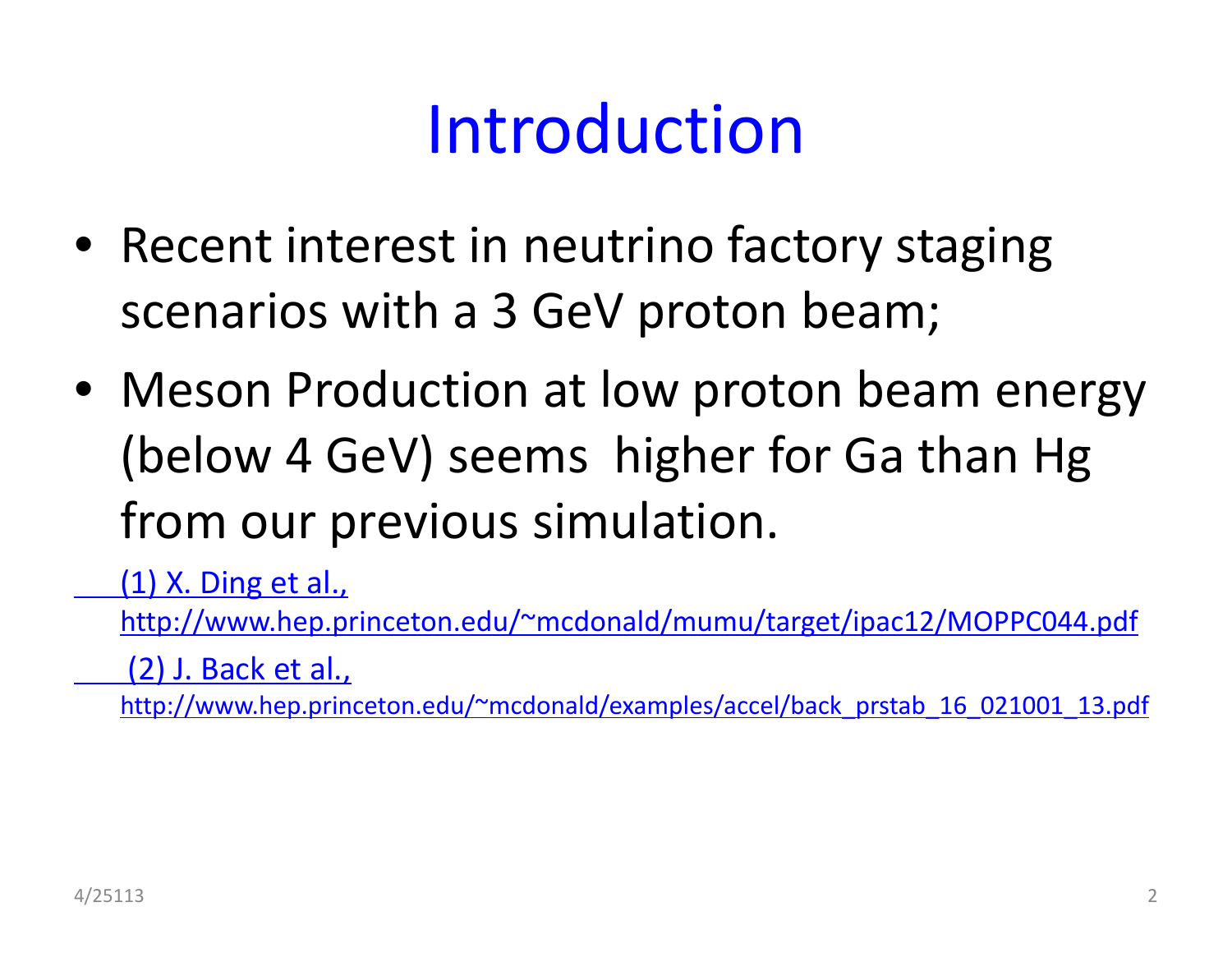# Introduction (Cont'd)

- Projects (Project X *et al*.) to be run at 3 GeV proton beam will be very interested in the possible reality of such "higher" points.
- Considerable effort has to be taken to assess our confidence on this "hot topic" of excess of Ga over Hg for proton beam below 4 GeV.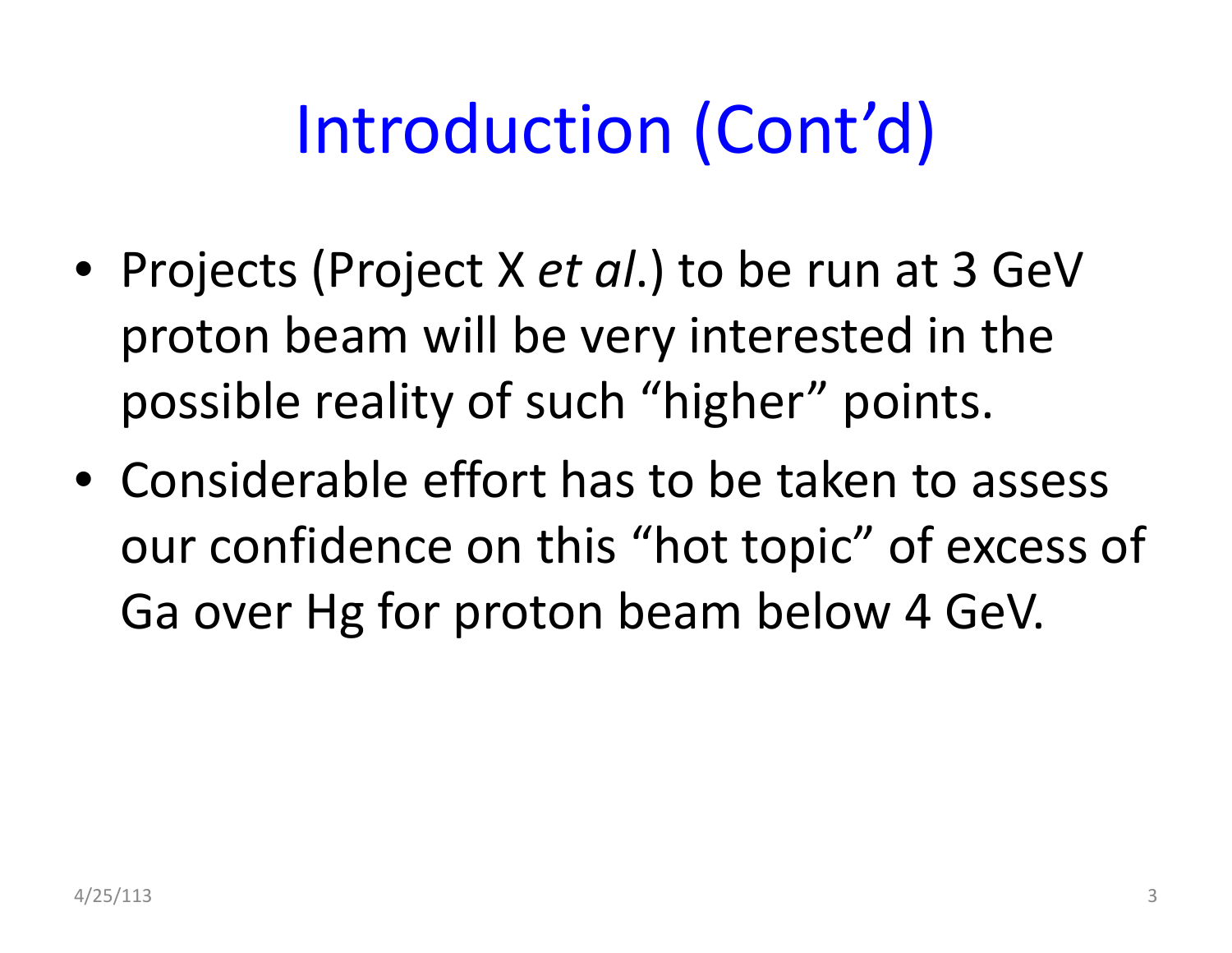## Review of our simulations

• X. Ding et al., IPAC12/MOPPC044.pdf



#### MARS15 (2010)

(2010) MARS15 (2012)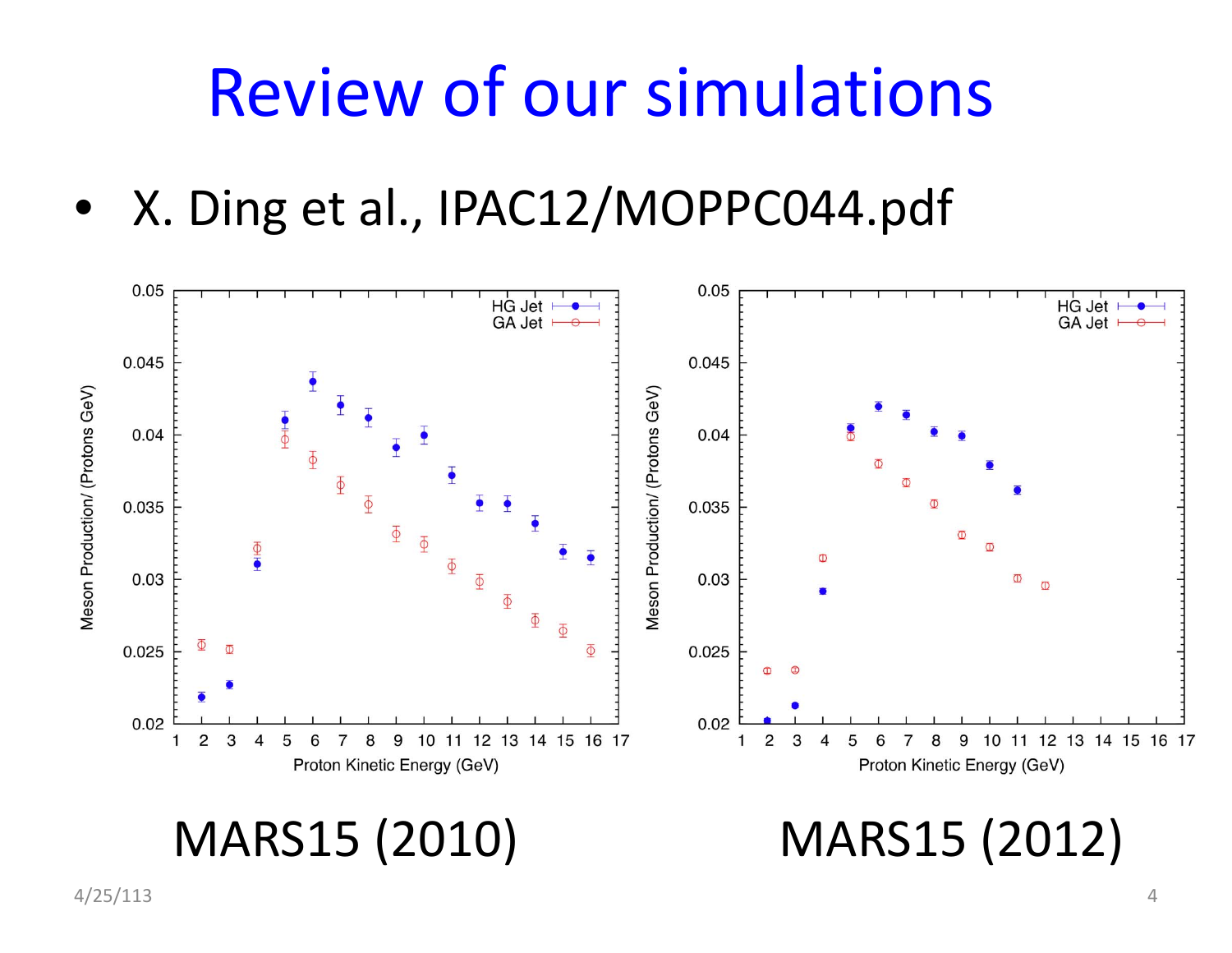# Review of our simulations (Cont'd)



2GeV Proton Beam: Hg jet: mu+, 1809 mu-, 2547 Ga Jet: mu+, 2589 mu-, 2473

#### 3GeV Proton Beam:

Hg jet: mu+, 2625 mu-, 4150 Ga Jet: mu+, 3582 mu-, 3927

At 2 and 3 GeV, we see more mu+ for Ga than Hg jet, but almost same mu- for both Ga and Hg.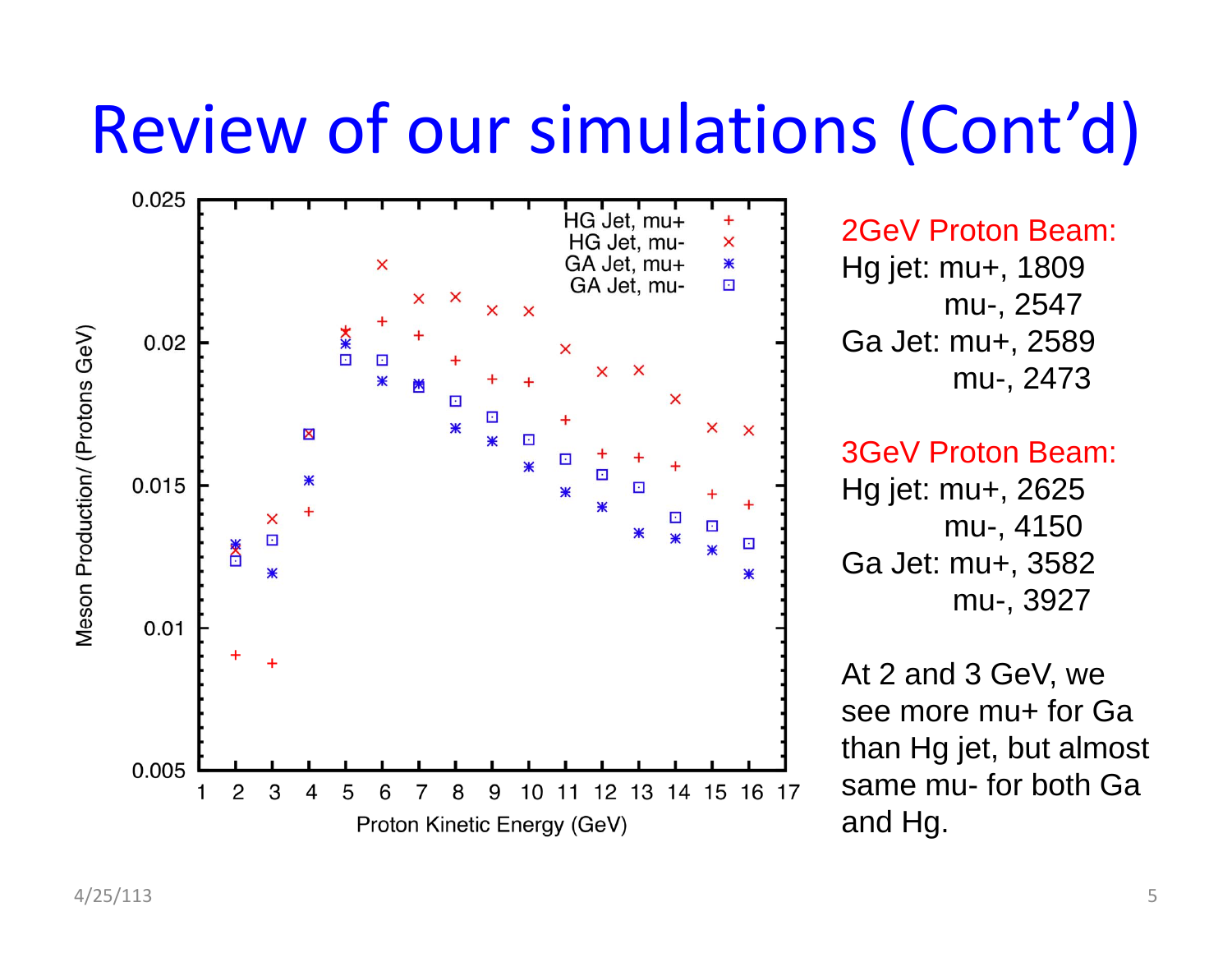# Review of J. Back's simulation using FLUKA



FIG. 6. The charged-averaged accepted pion and muon yield per proton per GeV for various targets in the new increased shielding geometry. Also shown are the equivalent yields for the mercury jet target in the Study 2 geometry.

- (1) Yields are a factor of 3 below MARS15;
- (2) Meson Production below 4 GeV also shows higher for Ga than Hg;
- (3) No significant drop in production when proton beam KE decreases under 5 GeV.